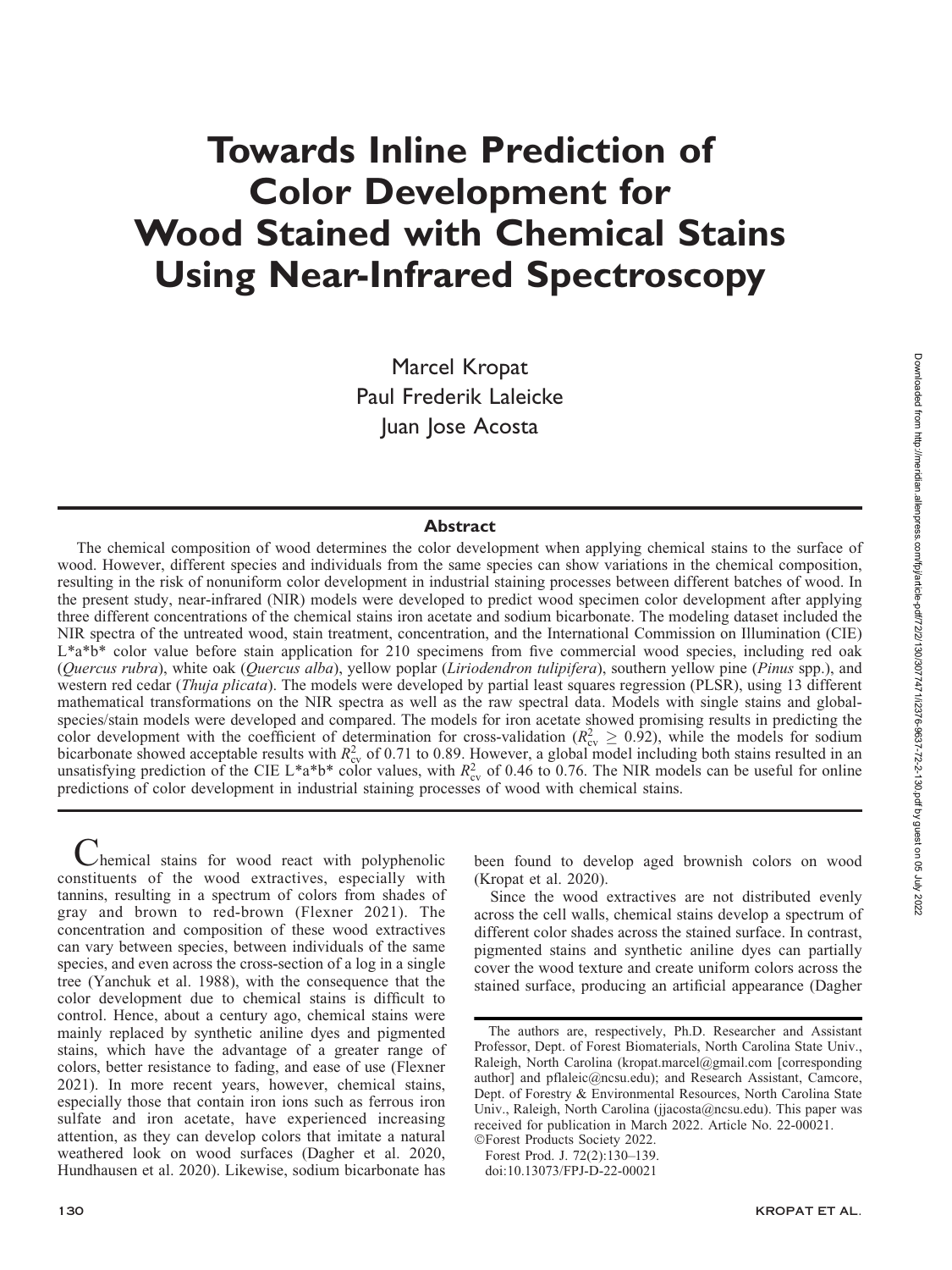et al. 2020). Tannic acid solution can be applied as a pretreatment to wood species with low extractive concentrations to intensify the color development due to chemical stains containing iron ions (Kielmann et al. 2018). However, a uniform color development similar to pigmented dyes and synthetic aniline dyes must be expected due to the even distribution of the tannic acid across the surface. In addition to the benefits of creating a weathered appearance, iron acetate and sodium bicarbonate constitute environmentally friendly and nontoxic alternatives to conventional stains (Dagher et al. 2020).

To control the color development of chemical stains on wood, the chemical composition of the wood itself must be considered. NIR spectroscopy is a nondestructive method for rapid, indirect assessment of chemical properties for various materials, including organic matter such as wood, soil, and food products, and has been increasingly utilized in the forest and forest products industry (So et al. 2004). NIR spectroscopy has been used to assess the chemical properties of wood, including lignin content, cellulose content, and pulp yield (Garbutt 1989, Wright et al. 1990, Michell 1995, Raymond and Schimleck 2002, Hodge et al. 2018), for differentiation between wood species (Pastore et al. 2011), for differentiation between sap and heartwood (Haartveit and Flæte 2008, Sandberg and Sterley 2009), and the prediction of physical properties such as grain angle (Gindl and Teischinger 2002) and density distribution (Schimleck 2003, Via et al. 2005).

Depending on the NIR spectrometer, spectral data can be obtained from ground material or directly from the material's surface. Though grinding the material can result in better prediction diagnostics, it is a destructive process that requires additional preparation time. On the other hand, a direct measurement of the material's surface is fast, nondestructive, and thus preferable for inline measurements in industrial processes. However, the measurement of solid wood can result in different spectral patterns depending on tangential, radial, or cross-section surfaces (Gindl and Teischinger 2002). Hence, the anatomical direction of the measured specimen face must be considered in experiments.

Whittier et al. (2021) compared the performance of models predicting foliar nutrient levels in teak seedlings with NIR data gathered by destructive and nondestructive sampling. Measurements for destructive sampling were obtained by a benchtop device, while a handheld device was used to obtain measurements for nondestructive sampling. The results suggested that both destructive and nondestructive sampling resulted in useful models for predicting foliar nutrient levels. Likewise, Acosta et al. (2020) compared the predictive performance of models with NIR spectra gathered by a benchtop NIR device to models with NIR spectra collected by handheld devices to predict the nutritive value of forage. The authors concluded that the predictive performance of models developed with NIR spectra obtained by handheld devices is comparable with models developed with NIR spectra obtained by benchtop devices.

This research project aims at predicting the development of the International Commission on Illumination (CIE) L\*a\*b\* color values on wood after applying the chemical stains iron acetate and sodium bicarbonate. For that purpose, partial least squares regression (PLSR) models were developed with NIR spectral data of the untreated solid wood as predictors. The overall goal was to assess a series of models for the inline prediction of color in industrial staining processes with chemical stains in order to generate a more uniform color outcome.

# Materials and Methods

## Preparation of wood specimens

Specimens from the heartwood of red oak (RO) (Quercus rubra), white oak (WO) (Quercus alba), yellow poplar (YP) (Liriodendron tulipifera), southern yellow pine (SYP) (Pinus spp.), and western red cedar (WRC) (Thuja plicata) were used in the study. The wood was purchased kiln dried from Capitol City Lumber, Raleigh, North Carolina, and conditioned in standard atmosphere ( $20^{\circ}$ C,  $65\%$  relative humidity) according to ASTM 1037-12 (ASTM 2020a) until reaching the equilibrium moisture content of approximately 12 percent. The moisture content was determined according to ASTM D4442-20 (ASTM 2020b), Method A (primary ovendrying method). The wood species' ovendry density was calculated according to ASTM D2395-17 (ASTM 2017), Test Method A (volume by measurement). In total, 210 specimens (42/species) with dimensions of  $150 \times 70 \times$ 5 mm (longitudinal  $\times$  radial  $\times$  tangential) were prepared by sawing, planing, and sanding up to grit 180 with steps 80, 100, 120, 150, 180 grit. Care was taken that the stained and measured surfaces were clear and showed a radial cut direction with annual rings oriented perpendicular to the stained surface.

# Measurement of pH value

The pH values for the wood species were measured according to the method introduced by Campbell and Bryant (1941). Three randomly selected specimens of each species were ground in a mill with rotating knives (Wiley, Model 4) using a screen width of 2 mm. One gram of ground wood was dispersed in 20 mL deionized water and stored in closed glass vials at  $21^{\circ}$ C. After 24 hours, pH values were obtained in the dispersion with a general-purpose electrode (REED, PE-03). All measurements were performed in triplicate.

## Chemicals for stains and analytical techniques

Iron powder (97%), tannic acid powder (ACS reagent), glacial acetic acid (17.4 M), sodium bicarbonate powder  $(\geq 99.7\%)$ , and sodium hydroxide pellets  $(\geq 97\%)$  were purchased from MilliporeSigma (St. Louis, Missouri, USA). 1,10-phenanthroline ( $\geq$ 99%), hydrochloric acid (12.178 M), sulfuric acid (1.005 to 0.995 N), and ferrous ammonium sulfate hexahydrate  $(\geq 98.5\%)$  were purchased from Fisher Scientific (Waltham, Massachusetts, USA). Hydroxylamine  $HCL$  ( $\geq$ 99%) was purchased from Arcos Organics (Morris Plains, New Jersey, USA).

## Stain preparation

The iron acetate stain was produced by reacting 17.5 g of iron powder with 200 mL of 25 percent acetic acid. The acetic acid was heated on a magnetic hotplate stirrer to  $80^{\circ}$ C. The solution was stirred for 6 hours and eventually filtered with a Buchner funnel under vacuum using a filter paper disc with a porosity of 3 microns. The iron acetate solution was stored in a cool and dark place. The iron concentration of the solution was determined spectrophotometrically with 1,10-phenanthroline (Harvey et al. 1955) using a ultraviolet–visible spectrophotometer (Perkin Elmer, Lambda XLS). Directly before the application to the wood specimen, the stain was diluted to target concentrations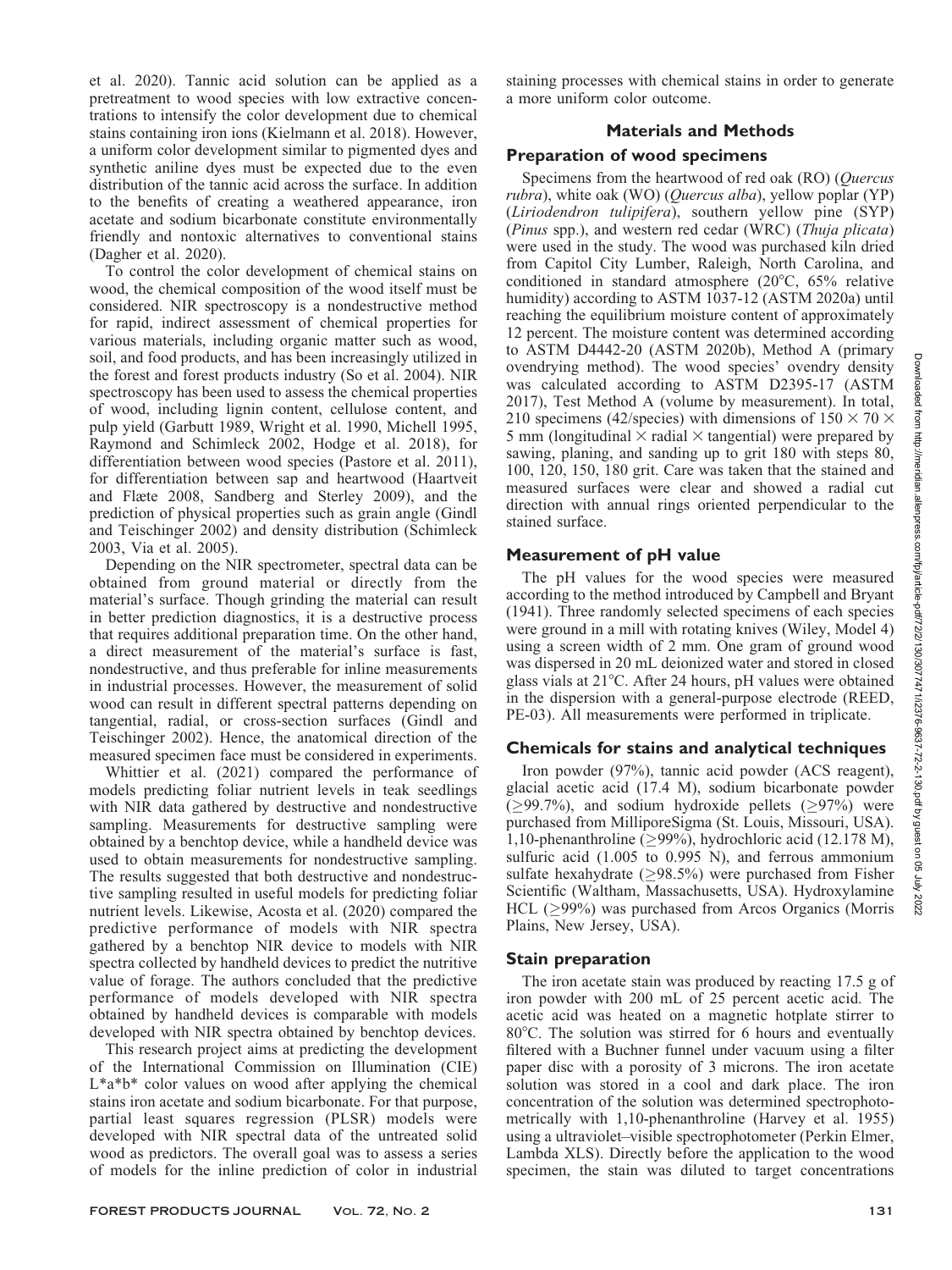(0.05, 0.1, 0.2 g/liter) using deionized water. Sodium bicarbonate, 0.84, 4.2, and 8.4 g, was dissolved by stirring in 100 mL of deionized water to result in the target concentrations 0.1, 0.5, and 1 M. The solutions were filtered with a Buchner funnel and stored cool and dark until application. Tannic acid powder in measures of 0.03 and 0.06 g were dissolved by stirring in 100 mL deionized water to result in target concentrations 300 and 600 mg/liter. The solutions were filtered with a Buchner funnel and stored cool and dark until application.

## Application of staining solutions

Staining solutions were sprayed onto the specimen using a handheld gravity feed high volume low pressure (HVLP) spray gun (Husky, No. H4840GHVSG). The average application rate was calculated from mass before and after application and surface area of randomly selected specimens. Tannic acid was applied in concentrations of 300 and 600 mg/liter as pretreatment to specimens of southern yellow pine (SYP) and yellow poplar (YP), which are naturally low in extractives/tannins. Application rates are presented in Table 1. The specimens were stored dark in standard atmosphere for 24 hours after stain application and before color measurement.

# Color measurement

Color values of all specimens were measured in the CIE L\*a\*b\* color space, using a spectrophotometer (Technidyne, ColorTouch X) before and 24 hours after applying staining solutions. Parameters for the color measurements were illuminant D65, 10° Standard observer, wavelength range 360 to 780 nm, and a circular measurement area with a diameter of 30 mm. The color of every specimen was determined as an average from three measurements. The color assessment was performed following ASTM D-2244 (ASTM 2021). Color difference ( $\Delta E^*$ ) (CIE76) was calculated by Equation 1.

$$
\Delta E^* = \sqrt{\left(L_2^* - L_1^*\right)^2 + \left(a_2^* - a_1^*\right)^2 + \left(b_2^* - b_1^*\right)^2} \tag{1}
$$

where L\* is the lightness coordinate between black and white, a\* the coordinate between red and green, and b\* the coordinate between yellow and blue.

#### NIR measurement

NIR diffuse reflectance spectra in the range of 1600 to 2400 nm were obtained from the untreated wood specimen with a handheld NIR spectrometer (Thermo Fisher, micro-PHAZIR) at a resolution of 8.7 nm. The measurement area of 1 cm<sup>2</sup> was illuminated by a tungsten lamp oriented at  $30^{\circ}$ 

Table 1.—Application rates for staining solutions.

| Staining solution  | Concentration  | Application rate $(g/m^2)$ |
|--------------------|----------------|----------------------------|
| Iron acetate       | $0.05$ g/liter | $66.89 \pm 5.10$           |
| Iron acetate       | $0.1$ g/liter  | $61.54 \pm 5.63$           |
| Iron acetate       | $0.2$ g/liter  | $63.20 \pm 5.15$           |
| Sodium bicarbonate | 0.1 M          | $66.67 \pm 3.51$           |
| Sodium bicarbonate | 0.5 M          | $63.02 \pm 6.50$           |
| Sodium bicarbonate | 1 M            | $77.54 \pm 7.29$           |
| Tannic acid        | 300 mg/liter   | $84.61 \pm 2.74$           |
| Tannic acid        | 600 mg/liter   | $89.95 \pm 11.28$          |

above the specimen. Each scan was conducted with nine replicates. Every specimen was scanned three times, and an average spectrum was calculated after removing outliers.

#### PCA cluster analysis

Principle component analysis (PCA) was conducted to investigate clustering in the NIR data among the different species. Classical PCA was calculated for centered and noscaled data using the R package ChemoSpec (Hanson 2021).

#### NIR model development

The models for predicting the CIE  $L^*a^*b^*$  color values were developed using a data analysis pipeline written in the R environment (R Core Team 2016). The pipeline has been successfully used for model development based on NIR spectra, such as for the prediction of chemical properties of wood (Hodge et al. 2018), the nutritive value of switchgrass (Bekewe et al. 2020), a mixture of native warm-season grasses (Castillo et al. 2020), and for prediction of forage nutritive values (Acosta et al. 2020). The pipeline is separated into two phases: (a) spectral transformation and outlier detection, (b) model training, cross-validation, and the prediction of a test dataset.

To summarize the NIR pipeline: first, different mathematical transformations, including scatter corrections, spectral derivatives, and combinations of the former (pairs of transformation), were applied to the untreated spectra (log  $R^{-1}$ ) to remove scattering associated with diffuse reflection and improve the subsequent regression analysis. Scatter correction transformations included multiplicative scatter correction (MSC), standard normal variate (SNV), and detrend (DT). Spectral derivative methods included Savitzky-Golay transformation calculated with second-order polynomial and second derivative at two different window sizes of five and seven smoothing points (SG5 and SG7). Pairs of transformations included SNV+DT, MSC + DT,  $SNV + SG$ , MSC + SG, and DT + SG. Outliers in the NIR data were determined and removed after the spectral transformation by calculating local outlier factors (LOFs) (Breunig et al. 2000) based on the spectra's 20 nearest neighbors. Spectra with LOF values greater than two were excluded from the analysis (Acosta et al. 2020).

Second, for model screening, outlier-free full datasets for all transformations and the untreated NIR spectra were used to fit NIR models between the spectral data and the categorical predictor's stain type, concentration, and CIE L\*a\*b\* color values. Models were calculated with partial least squares regression (PLSR) using the R package PLS (Mevik and Wehrens 2016). For screening purposes, models were calculated with different combinations of species, stains, and concentrations, as well as global models including all data. The model performance was evaluated by tenfold cross-validation. The optimum number of latent variables was selected using the ''onesigma'' approach (Hastie et al. 2009), by which the model with the lowest number of latent variables within one standard error of the model with the absolute minimum root mean squared error of prediction (RMSEP) is selected. Desirable models are those with a small number of latent variables, maximizing the coefficient of determination for cross-validation  $(R_{\rm cv}^2)$ and minimizing the root mean squared error of prediction for cross-validation ( $RMSEP_{cv}$ ). A specific two-step selection algorithm was applied to avoid subjectivity within the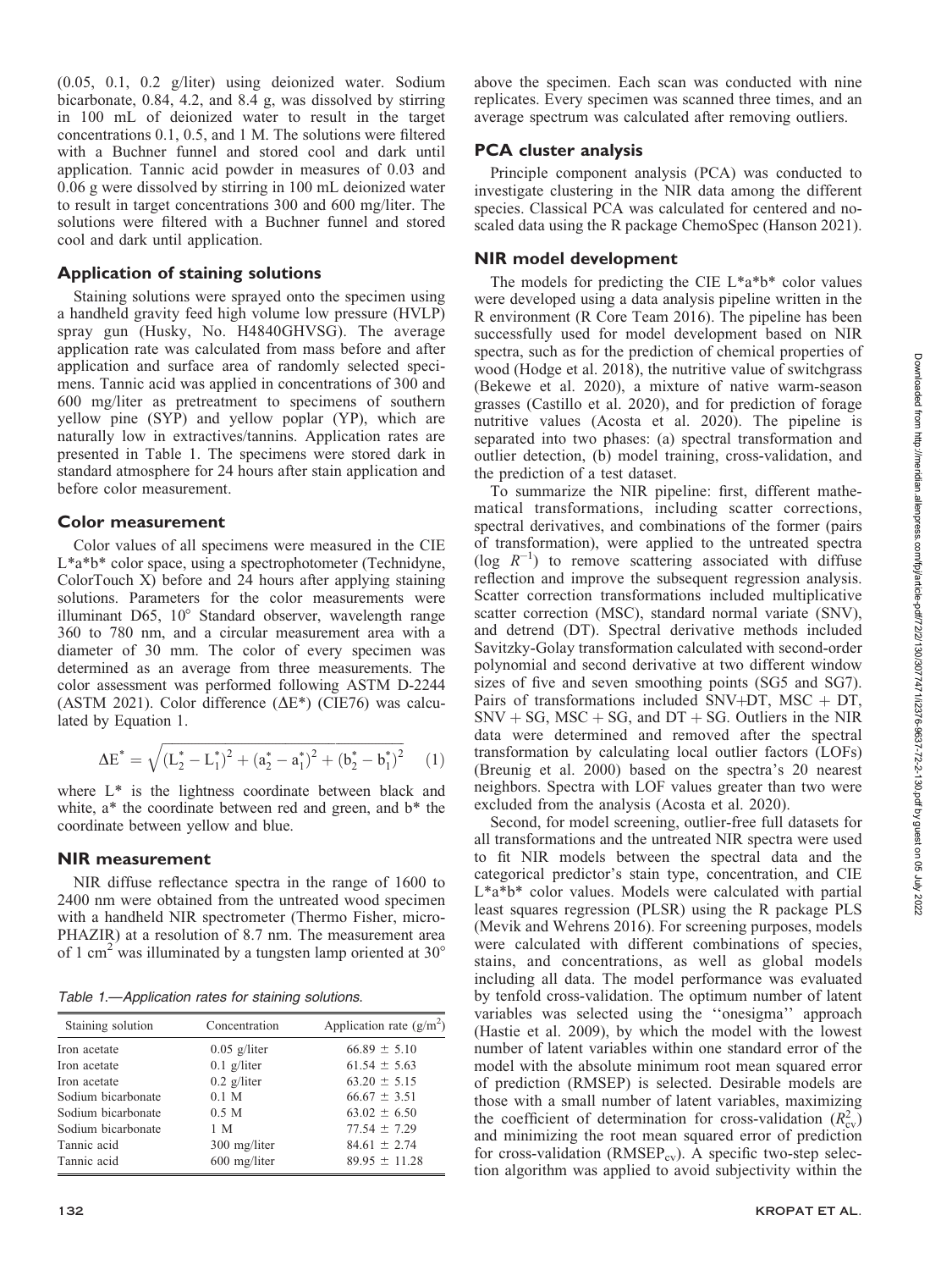ن<br>گ

selection process of the best models. First, models for different variable combinations were selected for the single CIE L\*a\*b\* color values based on the smallest  $RMSEP_{cv}$ among the various transformations. Eventually, the models were compared by the  $R_{\text{cv}}^2$ . The number of latent variables (factors) resulted from the ''onesigma'' selection process.

For evaluation of the model performance, the complete outlier-free datasets were randomly divided into training (75%) and test (25%) data sets. The training dataset was used to develop the models that were determined to be suitable during the screening process, while the test dataset was used to evaluate the predictive performance of these models. Scatterplots for the CIE L\*a\*b\* color values with actual values  $(x-axis)$  vs. predicted values  $(y-axis)$  were plotted. In addition, the coefficient of determination  $(R^2)$ , RMSEP, ratio of performance to deviation (RPD), which is the standard deviation divided by the standard error of prediction (Williams et al. 2017), and bias, which is the average difference between predicted and actual value, were calculated.

# Results and Discussion

# Color development after staining

Staining with iron acetate resulted in shades of brown and gray to dark purple, while staining with sodium bicarbonate resulted in brownish and greenish colorations. Color values and intensity depended on wood species and the concentrations of stains and tannic acid solution applied (Fig. 1). Application rates for stains and tannic acid solutions are presented in Table 1. Wood species, density, pH value, and initial CIE L\*a\*b\* color values are shown in Table 2. pH values were reported in a similar range for white oak, red oak, and yellow poplar by Campbell and Bryant (1941) and Johns and Niazi (1980). However, the reported pH values for western red cedar and southern yellow pine were lower than the measured results, with 2.46 reported and 3.92 measured for western red cedar and 4.66 reported and 5.54 measured for southern yellow pine. The differences in reported and measured pH values indicate that the extractive concentration, which has a major influence on the pH value, can vary significantly between individuals from the same species. Thus, the color development of wood after applying chemical stains must be predicted considering the chemical composition of the specific specimens.

The average CIE L\*a\*b\* color values before and after staining and the average color changes  $(\Delta E)$  are shown for iron acetate in Table 3 and sodium bicarbonate in Table 4. The CIE L\*a\*b\* color values differed significantly between the different concentrations of iron acetate. However, the differences in the color values for the different sodium bicarbonate concentrations were not always significant,

especially not for the values a\* and b\* as shown in Figure 2.  $\Delta E$  was consistently the highest for white oak, followed closely by red oak and western red cedar. The species yellow poplar and southern yellow pine showed the smallest  $\Delta E$  for both stains (Tables 3 and 4).

A direct comparison of color changes due to iron salts to the literature is impossible, since concentrations and application rates differ or are not consistently reported. Furthermore, the variations in extractive content among individual trees from the same species can result in differences in color development, as pointed out above. In the few publications on staining wood with iron salts, no initial color values of the untreated wood are reported, making a comparison of the development for single CIE L\*a\*b\* color values difficult. However, Dagher et al. (2020) compared the color development of white oak, red oak, sugar maple, and yellow birch after applying a 1 percent weight/volume solution of ferric sulfate pentahydrate (97%). The authors reported the strongest  $\Delta E$  for white oak, followed by red oak, consistent with the results presented in Table 3. No color changes have been reported in the literature for sodium bicarbonate on wood; hence no comparison is possible.

A negative trend was observed for the relationship between  $\Delta E$  and the pH values, as the species with the higher  $\Delta E$  measured at lower pH. However, no direct correlation can be assumed between  $\Delta E$  and pH, since western red cedar has a pH of 3.92, similar to white oak (pH 3.84) but a significantly smaller  $\Delta E$  for all stains and concentrations (Tables 2, 3, and 4).

## Data analysis and modeling

The PCA cluster analysis for the raw NIR spectra of the untreated wood specimen resulted in an excellent differentiation between the wood species with three principal components (Fig. 3), indicating a good database for predictive modeling of the CIE L\*a\*b\* color values after application of the chemical stains considering the wood chemistry. The ellipses drawn around the groups represent the 95 percent confidence intervals. Since all data, without outlier removal (LOF), were used for the cluster analysis, some data points can be located outside of the 95 percent confidence ellipses.

Summary tables with fit statistics as well as figures for all transformations and variable combinations were generated by the data analysis pipeline. An example table for the prediction of CIE color value L\* for five wood species stained with three different concentrations of iron acetate is presented in Table 5. Predictors for the PLSR models in Table 5 were the NIR spectra of untreated wood and the concentrations of iron acetate and tannic acid solutions.

Table 2.—Specifications for wood species with common and scientific name, density, pH value, and CIE L\*a\*b\* color values of the untreated wood.

| Species                    |                         |                    |                 |                  | Wood color raw (CIE $L^*a^*b^*$ ) |                  |
|----------------------------|-------------------------|--------------------|-----------------|------------------|-----------------------------------|------------------|
| Common                     | Scientific              | Density $(g/cm^3)$ | pH value        | $L^*$            | $a^*$                             | $h^*$            |
| Yellow poplar (YP)         | Liriodendron tulipifera | $0.52 \pm 0.03$    | $4.86 \pm 0.02$ | $82.09 \pm 0.71$ | $2.74 \pm 0.09$                   | $15.90 \pm 0.32$ |
| White oak (WO)             | Quercus alba            | $0.80 \pm 0.08$    | $3.84 \pm 0.03$ | $65.83 \pm 1.26$ | $6.80 \pm 0.31$                   | $20.84 \pm 0.45$ |
| Red oak (RO)               | Ouercus rubra           | $0.76 \pm 0.04$    | $3.86 \pm 0.02$ | $66.67 \pm 1.72$ | $8.99 \pm 0.63$                   | $19.10 \pm 0.48$ |
| Southern yellow pine (SYP) | <i>Pinus</i> spp.       | $0.61 \pm 0.05$    | $5.54 \pm 0.01$ | $76.15 \pm 1.42$ | $7.12 \pm 0.50$                   | $29.01 \pm 1.13$ |
| Western red cedar (WRC)    | Thuja plicata           | $0.35 \pm 0.05$    | $3.92 \pm 0.02$ | $60.64 \pm 0.50$ | $11.76 \pm 0.16$                  | $28.61 \pm 0.14$ |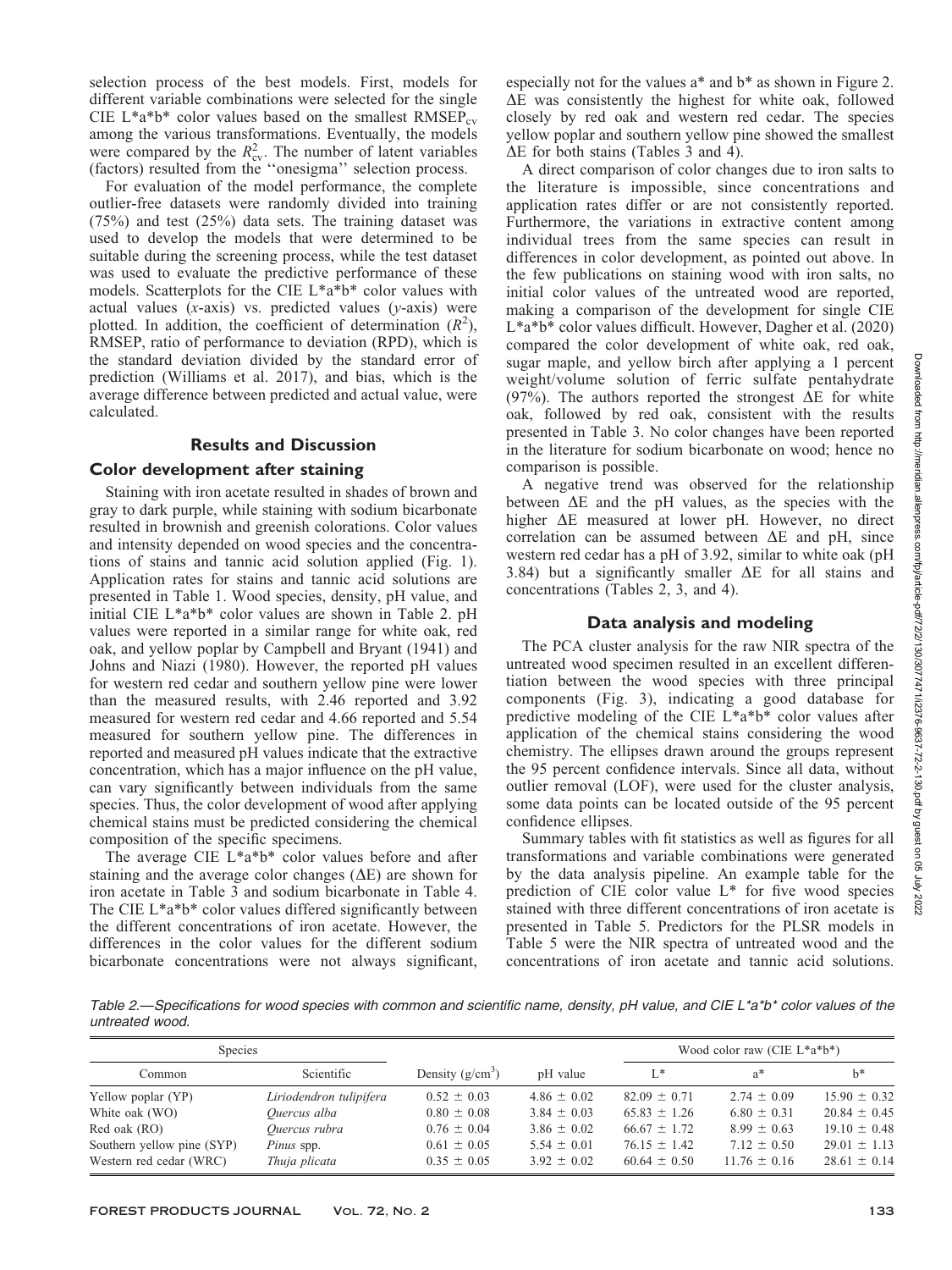

Downloaded from http://meridian.allenpress.com/fpj/article-pdf172/2/130/3077471/i2376-9637-72-2-130 pdf by guest on 05 July 2022 Downloaded from http://meridian.allenpress.com/fpj/article-pdf/72/2/130/3077471/i2376-9637-72-2-130.pdf by guest on 05 July 2022

Figure 1.—Color development of five wood species after application of iron acetate, sodium bicarbonate, and tannic acid solutions in different concentrations. Where wood species are western red cedar (WRC), southern yellow pine (SYP), yellow poplar (YP), red oak (RO), and white oak (WO).

Additionally, Figure 4 shows an example output of RMSEP<sub>cv</sub> and  $R_{cy}^2$  as a function of latent variables (factors) for the SG7 model presented in Table 5. The model SG7 was selected for further evaluation based on the lowest  $RMSEP_{cv}$  among the model list for 14 different transformations (Table 5). It is apparent that the values for  $R_{\rm cv}^2$  and  $RMSEP_{cv}$  vary only slightly between the models for the different transformations. For operational use and to minimize overfitting, a researcher might want to choose a model based on the smallest number of factors instead of the smallest RMSEP<sub>cv</sub> and highest  $R_{\text{cv}}^2$ . For example, the model SNV\_DT could be selected with six factors and  $R_{\text{cv}}^2 = 0.92$ instead of model SG7 with eight factors and only slightly higher  $R_{\text{cv}}^2 = 0.94$ . However, the slight differences in the fit statistics do not change any conclusion for the general

outcome of the CIE L\*a\*b\* color value prediction drawn by this work.

Table 6 presents the models selected in the screening process that were further evaluated with a test data set as presented in Table 7. The model fit statistics calculated with the full dataset (Table 6) and the training/test dataset (Table 7) were very similar. However, it is noteworthy that the data analysis pipeline optimized the number of factors based on the training dataset, resulting in mostly smaller numbers of latent variables. These changes in the number of factors highlight the data analysis pipeline's flexible model building ability. Models were built, including the untreated wood's CIE L\*a\*b\* color values as predictors, presented in Table 6, rows 2 to 4. However, the predictors CIE L\*a\*b\* of the untreated wood did not result in increased  $R_{\rm cv}^2$  or decreased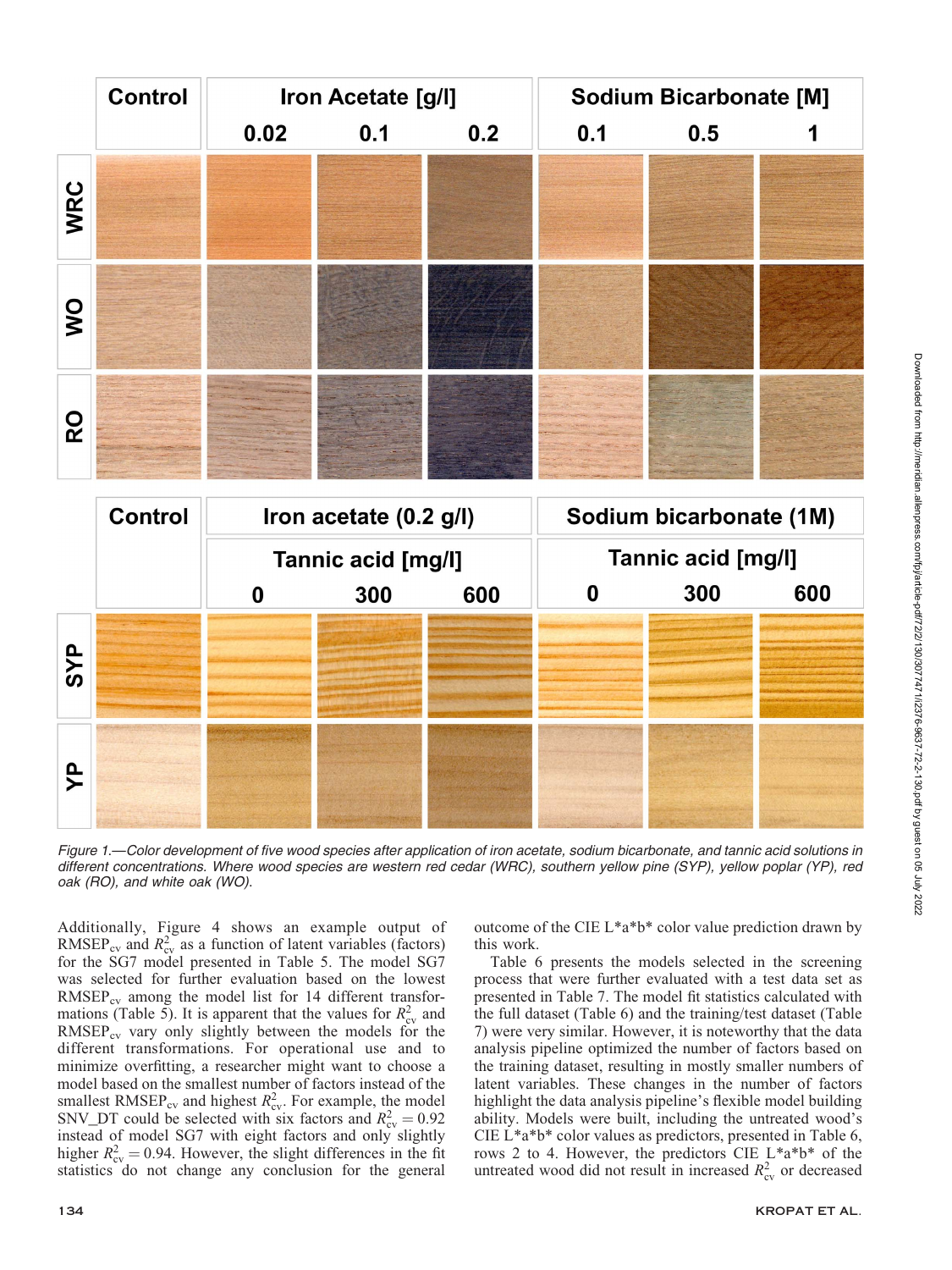Table 3.—Mean and standard deviation (SD) for CIE L\*a\*b\* color values before and after staining with iron acetate (Stain) and tannic acid (T. acid) at different concentrations and color changes ( $\Delta E$ ) after staining. Where wood species are western red cedar (WRC), southern yellow pine (SYP), yellow poplar (YP), red oak (RO), and white oak (WO).

|                | Concentration      |                       |                  | CIE $L^*a^*b^*$ for raw wood |                  | CIE $L^*a^*b^*$ for stained wood | CIE76            |                  |                  |
|----------------|--------------------|-----------------------|------------------|------------------------------|------------------|----------------------------------|------------------|------------------|------------------|
| Species        | Stain<br>(g/liter) | T. acid<br>(mg/liter) | $L*0$            | $a*0$                        | $b*0$            | $L^*$                            | $a^*$            | $h^*$            | $\Delta E$       |
| <b>WRC</b>     | 0.05               | $\theta$              | $61.07 \pm 0.68$ | $11.72 \pm 0.25$             | $28.17 \pm 0.57$ | $57.06 \pm 0.69$                 | $12.92 \pm 0.23$ | $30.67 \pm 0.32$ | $4.89 \pm 0.25$  |
| <b>WRC</b>     | 0.1                | $\Omega$              | $60.76 \pm 0.46$ | $11.72 \pm 0.15$             | $28.48 \pm 0.35$ | $52.76 \pm 0.57$                 | $11.19 \pm 0.64$ | $27.17 \pm 0.79$ | $8.18 \pm 0.90$  |
| <b>WRC</b>     | 0.2                | $\theta$              | $60.44 \pm 0.37$ | $11.68 \pm 0.12$             | $28.51 \pm 0.27$ | $44.59 \pm 0.60$                 | $5.76 \pm 0.34$  | $18.54 \pm 0.65$ | $19.65 \pm 0.75$ |
| <b>SYP</b>     | 0.2                | $\theta$              | $78.06 \pm 1.02$ | $6.28 \pm 0.35$              | $28.29 \pm 0.76$ | $74.16 \pm 1.43$                 | $7.15 \pm 0.35$  | $32.74 \pm 0.72$ | $6.09 \pm 0.59$  |
| <b>SYP</b>     | 0.2                | 300                   | $77.05 \pm 0.84$ | $7.05 \pm 0.32$              | $28.47 \pm 0.83$ | $70.19 \pm 1.75$                 | $6.70 \pm 0.42$  | $29.14 \pm 1.52$ | $7.13 \pm 0.94$  |
| <b>SYP</b>     | 0.2                | 600                   | $77.44 \pm 2.00$ | $6.59 \pm 0.70$              | $28.20 \pm 0.48$ | $66.07 \pm 1.30$                 | $5.24 \pm 0.43$  | $24.88 \pm 0.76$ | $11.96 \pm 1.28$ |
| YP             | 0.2                | $\overline{0}$        | $80.92 \pm 1.23$ | $2.87 \pm 0.13$              | $15.91 \pm 0.43$ | $75.60 \pm 1.45$                 | $3.82 \pm 0.28$  | $24.76 \pm 1.13$ | $10.38 \pm 1.14$ |
| YP             | 0.2                | 300                   | $81.43 \pm 1.57$ | $2.89 \pm 0.28$              | $15.87 \pm 0.40$ | $71.92 \pm 0.85$                 | $3.16 \pm 0.28$  | $19.38 \pm 0.44$ | $10.15 \pm 0.71$ |
| YP             | 0.2                | 600                   | $81.21 \pm 1.17$ | $2.86 \pm 0.20$              | $15.99 \pm 0.23$ | $68.04 \pm 0.92$                 | $3.14 \pm 0.33$  | $17.43 \pm 0.59$ | $13.27 \pm 1.16$ |
| RO.            | 0.05               | $\Omega$              | $67.46 \pm 1.39$ | $8.76 \pm 0.20$              | $19.45 \pm 0.38$ | $62.47 \pm 1.11$                 | $6.94 \pm 0.17$  | $16.67 \pm 0.36$ | $6.00 \pm 0.30$  |
| RO.            | 0.1                | $\Omega$              | $66.19 \pm 0.71$ | $8.62 \pm 0.78$              | $19.30 \pm 0.72$ | $53.82 \pm 2.29$                 | $5.01 \pm 0.69$  | $12.78 \pm 1.45$ | $14.46 \pm 2.21$ |
| RO.            | 0.2                | $\Omega$              | $67.51 \pm 1.68$ | $7.73 \pm 0.23$              | $18.91 \pm 0.29$ | $36.33 \pm 0.69$                 | $2.90 \pm 0.14$  | $0.49 \pm 0.53$  | $36.54 \pm 1.77$ |
| W <sub>O</sub> | 0.05               | $\Omega$              | $65.98 \pm 1.08$ | $6.64 \pm 0.29$              | $20.68 \pm 0.51$ | $59.67 \pm 0.63$                 | $5.57 \pm 0.25$  | $18.12 \pm 0.56$ | $6.93 \pm 0.62$  |
| W <sub>O</sub> | 0.1                | $\Omega$              | $64.95 \pm 1.27$ | $6.89 \pm 0.23$              | $21.01 \pm 0.30$ | $50.26 \pm 0.58$                 | $3.53 \pm 0.42$  | $12.65 \pm 1.08$ | $17.24 \pm 1.29$ |
| W <sub>O</sub> | 0.2                | $\Omega$              | $64.71 \pm 1.43$ | $7.06 \pm 0.37$              | $21.12 \pm 0.66$ | $31.86 \pm 1.61$                 | $1.55 \pm 0.14$  | $0.74 \pm 0.97$  | $39.05 \pm 2.06$ |

 $RMSEP_{cv}$  consistently compared to models without CIE L\*a\*b\* color values of untreated wood as predictors (Table 6, rows 5 to 7). Additionally, a Jackknife analysis on the significance of predictors did not result in a consistent or high significance of the CIE L\*a\*b\* color values of untreated wood as predictors. Hence, the color values were not used to build the models for further evaluation.

Generally, the best prediction was obtained by the models for iron acetate with  $\bar{R}_{cv}^2$  of 0.92 to 0.95. Acceptable results were obtained by the models for sodium bicarbonate with  $R_{\text{cv}}^2$  of 0.71 to 0.89. However, a global model for both stains did not result in satisfactory predictions with  $R_{\rm cv}^2$  values of 0.46 to 0.76 (Table 6). The nonsignificant differences in the CIE L\*a\*b\* color values between the different concentrations for the sodium bicarbonate stain (Fig. 2) are assumed to be responsible for the inferior predictive performance of models that include sodium bicarbonate.

Table 7 presents the fit statistics for the regression models built with the training/test datasets. In addition to  $R_{\rm cv}^2$  and  $RMSEP_{cv}$ , the values for RPD and bias, as well as 95 percent confidence intervals for the intercept  $(\beta_0)$  and slope  $(\beta_1)$ , with upper limit (UL) and lower limit (LL) are given. Figure 5 presents the scatterplots for the CIE L\*a\*b\* color values for model building (train dataset) and prediction (test dataset). Desirable models show small bias values, slopes close to 1, and intercepts close to 0. RPD values ranged from 2.35 to 3.75 for the iron acetate models, from 1.60 to 3.04 for the sodium bicarbonate models, and from 1.19 to 1.85 for the models including iron acetate and sodium bicarbonate. RPD values  $>2$ were considered to indicate a good prediction ability for models by Chang et al. (2001). However, a higher threshold for RPD values was stated by Williams (2014). The RPD values reflect the conclusions drawn based on the  $R_{\rm cv}^2$ , indicating that the models for iron acetate show excellent

Table 4.—Mean and standard deviation (SD) for CIE L\*a\*b\* color values before and after staining with sodium bicarbonate (Stain) and tannic acid (T. acid) at different concentrations and color changes ( $\Delta E$ ) after staining, where wood species are western red cedar (WRC), southern yellow pine (SYP), yellow poplar (YP), red oak (RO), and white oak (WO).

|                | Concentration |                       |                  | CIE $L^*a^*b^*$ for raw wood |                  | CIE $L^*a^*b^*$ for stained wood | CIE76           |                  |                  |
|----------------|---------------|-----------------------|------------------|------------------------------|------------------|----------------------------------|-----------------|------------------|------------------|
| Species        | Stain<br>(M)  | T. acid<br>(mg/liter) | $L*0$            | $a*0$                        | $h*0$            | $L^*$                            | $a^*$           | $h^*$            | $\Delta E$       |
| <b>WRC</b>     | 0.1           | $\theta$              | $59.96 \pm 0.52$ | $11.89 \pm 0.13$             | $28.27 \pm 0.24$ | $53.50 \pm 1.07$                 | $9.24 \pm 0.26$ | $24.68 \pm 0.64$ | $7.86 \pm 0.71$  |
| <b>WRC</b>     | 0.5           | $\Omega$              | $60.72 \pm 0.58$ | $11.77 \pm 0.19$             | $28.30 \pm 0.39$ | $48.51 \pm 0.78$                 | $6.45 \pm 0.16$ | $22.32 \pm 0.61$ | $14.60 \pm 0.48$ |
| <b>WRC</b>     |               | $\theta$              | $60.06 \pm 0.46$ | $11.92 \pm 0.12$             | $28.42 \pm 0.28$ | $47.40 \pm 0.57$                 | $6.02 \pm 0.06$ | $20.99 \pm 0.54$ | $15.82 \pm 0.35$ |
| <b>SYP</b>     |               | $\theta$              | $76.99 \pm 0.73$ | $6.75 \pm 0.34$              | $29.00 \pm 0.81$ | $76.85 \pm 0.79$                 | $6.77 \pm 0.32$ | $29.23 \pm 0.80$ | $0.36 \pm 0.23$  |
| <b>SYP</b>     |               | 300                   | $78.14 \pm 1.15$ | $6.38 \pm 0.55$              | $28.43 \pm 0.75$ | $70.94 \pm 1.42$                 | $5.21 \pm 0.28$ | $31.74 \pm 1.08$ | $8.16 \pm 0.62$  |
| <b>SYP</b>     |               | 600                   | $77.79 \pm 1.75$ | $6.42 \pm 0.64$              | $28.20 \pm 0.46$ | $69.82 \pm 2.00$                 | $5.57 \pm 0.39$ | $32.82 \pm 0.53$ | $9.32 \pm 0.50$  |
| <b>YP</b>      |               | $\theta$              | $81.57 \pm 1.33$ | $2.84 \pm 0.15$              | $15.95 \pm 0.50$ | $81.56 \pm 1.28$                 | $2.85 \pm 0.16$ | $15.99 \pm 0.46$ | $0.11 \pm 0.05$  |
| YP             |               | 300                   | $80.61 \pm 1.50$ | $2.88 \pm 0.19$              | $15.85 \pm 0.34$ | $76.50 \pm 1.40$                 | $2.32 \pm 0.18$ | $25.10 \pm 0.60$ | $10.14 \pm 0.74$ |
| YP             |               | 600                   | $81.38 \pm 1.21$ | $2.75 \pm 0.24$              | $15.80 \pm 0.38$ | $76.22 \pm 1.16$                 | $2.52 \pm 0.25$ | $26.90 \pm 0.68$ | $12.25 \pm 0.81$ |
| RO.            | 0.1           | $\theta$              | $67.32 \pm 0.81$ | $8.37 \pm 0.34$              | $19.00 \pm 0.43$ | $66.47 \pm 0.89$                 | $7.75 \pm 0.35$ | $19.17 \pm 0.62$ | $1.23 \pm 0.29$  |
| RO.            | 0.5           | $\theta$              | $65.77 \pm 1.53$ | $8.49 \pm 0.87$              | $18.89 \pm 0.67$ | $50.86 \pm 0.77$                 | $3.36 \pm 0.35$ | $18.93 \pm 1.63$ | $15.95 \pm 1.18$ |
| RO.            |               | $\theta$              | $67.11 \pm 1.32$ | $8.11 \pm 0.51$              | $19.02 \pm 0.35$ | $43.25 \pm 1.44$                 | $3.09 \pm 0.71$ | $18.31 \pm 1.01$ | $24.43 \pm 2.41$ |
| W <sub>O</sub> | 0.1           | $\theta$              | $64.92 \pm 1.77$ | $7.17 \pm 0.34$              | $21.32 \pm 0.50$ | $61.89 \pm 1.71$                 | $7.29 \pm 0.72$ | $23.00 \pm 0.58$ | $3.51 \pm 0.38$  |
| W <sub>O</sub> | 0.5           | $\Omega$              | $65.69 \pm 1.16$ | $6.90 \pm 0.30$              | $21.09 \pm 0.38$ | $45.60 \pm 1.51$                 | 7.94 $\pm$ 0.48 | $23.49 \pm 1.18$ | $20.29 \pm 0.65$ |
| W <sub>O</sub> |               | $\Omega$              | $66.80 \pm 0.97$ | $6.48 \pm 0.23$              | $20.49 \pm 0.51$ | $41.85 \pm 1.21$                 | $8.97 \pm 0.21$ | $23.92 \pm 0.86$ | $25.33 \pm 0.66$ |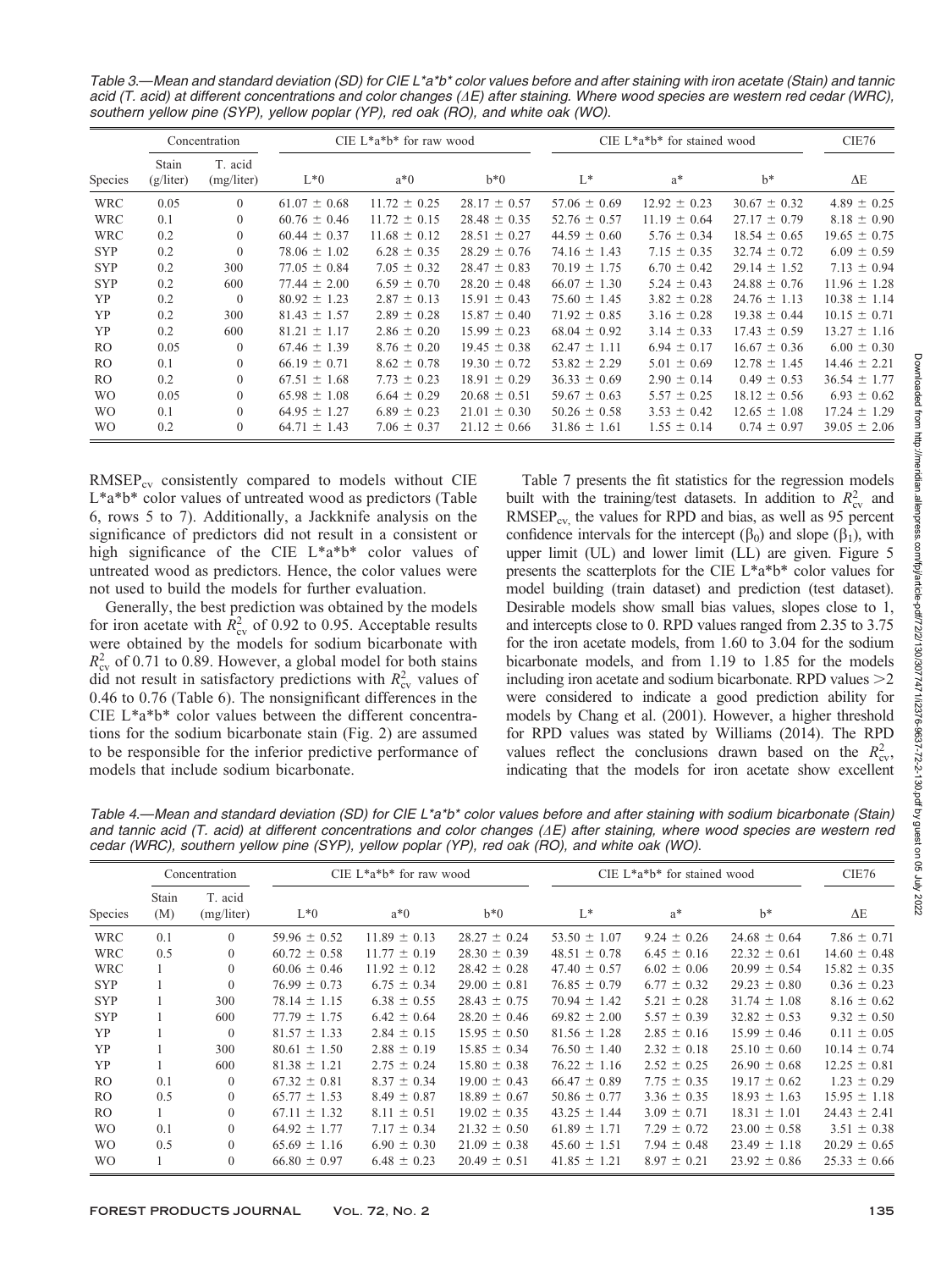

Figure 2.—Color development after application of iron acetate (ia) and sodium bicarbonate (sb) stain in three different concentrations to white oak specimen. CIE L \*a \*b \* color values show significant differences between the different concentrations for iron acetate. The differences between the three concentrations of sodium bicarbonate are not significant, especially not for the CIE values a\* and b\*.



| Database <sup>a</sup> | Factors <sup>b</sup> | $R_{\rm c}^{\rm 2\,c}$ | $RMSEP_c^d$ | $R_{\rm{cv}}^2$ <sup>e</sup> | $RMSEP_{cv}$ <sup>f</sup> |
|-----------------------|----------------------|------------------------|-------------|------------------------------|---------------------------|
| <b>SNV</b>            | 6                    | 0.93                   | 3.56        | 0.91                         | 3.82                      |
| <b>MSC</b>            | 7                    | 0.94                   | 3.30        | 0.92                         | 3.67                      |
| DT                    |                      | 0.95                   | 3.06        | 0.92                         | 3.56                      |
| SG <sub>5</sub>       | 8                    | 0.95                   | 2.86        | 0.90                         | 3.99                      |
| SG7                   | 8                    | 0.96                   | 2.73        | 0.94                         | 3.26                      |
| SNV DT                | 6                    | 0.93                   | 3.43        | 0.92                         | 3.70                      |
| MSC DT                | 6                    | 0.93                   | 3.43        | 0.91                         | 3.81                      |
| SNV SG5               | 7                    | 0.95                   | 3.03        | 0.92                         | 3.64                      |
| SNV SG7               | 7                    | 0.95                   | 2.83        | 0.92                         | 3.55                      |
| MSC SG5               |                      | 0.95                   | 3.03        | 0.92                         | 3.59                      |
| MSC SG7               |                      | 0.95                   | 2.91        | 0.93                         | 3.35                      |
| DT SG5                | 7                    | 0.95                   | 3.03        | 0.92                         | 3.75                      |
| DT SG7                |                      | 0.95                   | 2.83        | 0.93                         | 3.45                      |
| <b>NIR</b>            | 12                   | 0.96                   | 2.61        | 0.91                         | 3.76                      |
|                       |                      |                        |             |                              |                           |

<sup>a</sup> SNV, standard normal variate; MSC, multiplicative scatter correction; DT, detrend; SG5 and SG7, Savitzky-Golay smoothed spectra using five and seven points; pairs of transformation; NIR, untreated spectra (log  $R^{-1}$ ).

<sup>b</sup> Number of loading factors (latent variables) in the partial least squares regression models.

 $\epsilon$   $R_c^2$ , coefficient of determination, calibration.

<sup>d</sup> RMSEP<sub>c</sub>, root mean squared error of prediction of calibration.  $\binom{R}{K_{\text{ev}}}$ , coefficient of determination, cross-validation.

 $f$  RMSEP<sub>cv</sub>, root mean squared error of prediction of cross-validation.

predictive performance while the models for sodium bicarbonate are acceptable but not optimal. In contrast, the global models, including iron acetate and sodium bicarbonate, did not satisfactorily predict the CIE L\*a\*b\* color values, considering the low RPD values (Table 7).



Figure 3.—PCA cluster analysis for NIR spectra of untreated wood with 95 percent confidence interval (ellipses) for groups. PCA for principle components (A) PC1 and PC2 and for (B) PC1 and PC3. Wood species are southern yellow pine (SYP), red oak (RO), white oak (WO), western red cedar (WRC), and yellow poplar (YP).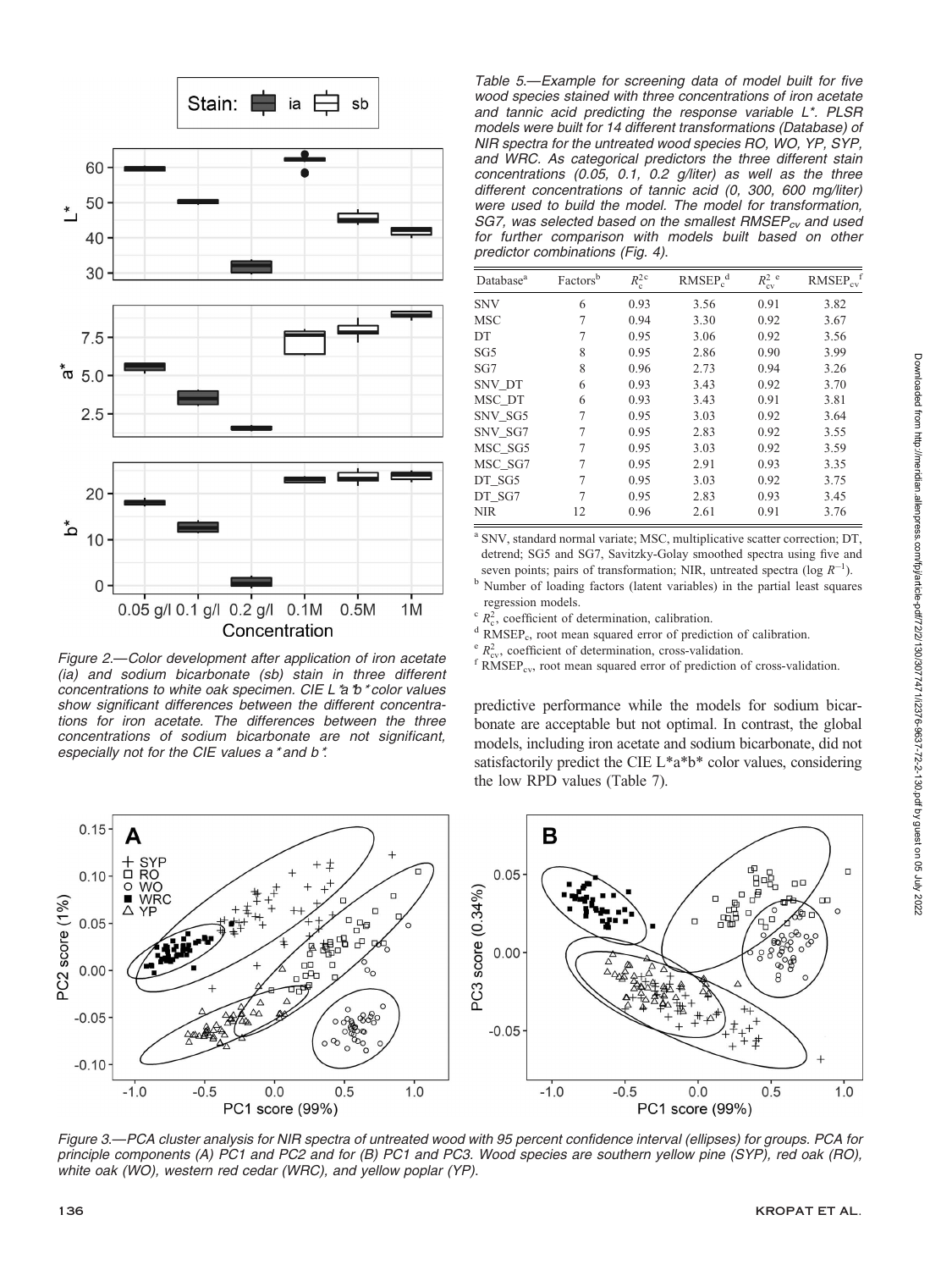

Figure 4.—Examples for fit statistics (A) RMSPE<sub>cv</sub> and (B)  $R_{cv}^2$  as a function of latent variables (factors) for the SG7 model presented in Table 5, predicting the response variable L\*. Optimum number of factors is selected by ''onesigma'' approach (Hastie et al. 2009) as presented in (A).

The bias values, describing the average by which the actual values are greater than the predicted values, range from  $-0.32$  to  $-0.82$  for the iron acetate models, from 0.08 to 1.35 for the sodium bicarbonate models, and from  $-0.13$ to  $-1.48$  for the global models. It is noteworthy that the CIE L\*a\*b\* color space has a very high resolution. A color difference  $(\Delta E)$  of 0 to 0.5 cannot be perceived by the human eye.  $\Delta E$  of 0.5 to 1 is only perceivable for experienced observers, while  $\Delta E$  of 1 to 2 is perceived as a minimal color difference.  $\Delta E > 2$  is recognized as an apparent color difference (Wright 1929, Wyszecki and Fielder 1971, Witzel et al. 1973). The calculation of  $\Delta E$  (Eq. 1) with the bias values results in an average  $\Delta E = 1.16$  for the iron acetate model,  $\Delta E = 1.41$  for the sodium bicarbonate model, and  $\Delta E = 1.52$  for the global model,

indicating that the average color differences between actual and predicted color for all models are minimal as perceived by the human eye, and the smallest for the iron acetate model.

The results at hand show a promising outlook for inline assessment of the wood chemistry by NIR spectroscopy in industrial processes that involve chemical stain application to wood surfaces. Future work needs to include more species and more individuals of the same species in the data set. Furthermore, different chemical stains and a broader range of different concentrations should be added to the data set to increase the range and accuracy of the predictions. Especially for the stain sodium bicarbonate, different concentrations have to be chosen, since the color development for the concentrations 0.5 M and 1 M was very similar.

Table 6.—Example data for model screening with different stain combinations as well as different predictor combinations. All models were built with five wood species. Including the CIE L\*a\*b\* color values as predictors did not improve the model consistently comparing rows 2 to 4 and 5 to 7. The model for iron acetate (ia) presents good  $R_{\rm cv}^2$ .

|                    |                            |                  | Database <sup>d</sup> |                      |         | Calibration <sup>1</sup> | $Cross-validationg$ |              |
|--------------------|----------------------------|------------------|-----------------------|----------------------|---------|--------------------------|---------------------|--------------|
| Stain <sup>a</sup> | Predictors <sup>b</sup>    | CIE <sup>c</sup> |                       | Factors <sup>e</sup> | $R_c^2$ | RMSEP <sub>c</sub>       | $R_{\rm cv}^2$      | $RMSEP_{cv}$ |
| ia, sb             | NIR, stain, conc, tac, Lab | $L^*$            | <b>MSC</b>            |                      | 0.79    | 6.44                     | 0.77                | 6.66         |
| ia, sb             | NIR, stain, conc, tac, Lab | $a^*$            | MSC DT                | 9                    | 0.60    | 1.69                     | 0.48                | 1.85         |
| ia, sb             | NIR, stain, conc, tac, Lab | $b*$             | MSC SG5               | 2                    | 0.46    | 5.69                     | 0.45                | 5.73         |
| ia, sb             | NIR, stain, conc. tac      | L*               | SG <sub>5</sub>       | 8                    | 0.81    | 6.10                     | 0.76                | 6.73         |
| ia, sb             | NIR, stain, conc, tac      | $a^*$            | SG <sub>5</sub>       |                      | 0.49    | 1.91                     | 0.46                | 1.96         |
| ia, sb             | NIR, stain, conc. tac      | $h^*$            | <b>NIR</b>            | 6                    | 0.51    | 5.42                     | 0.47                | 5.62         |
| ia                 | NIR, conc, tac             | L*               | SG7                   | 8                    | 0.96    | 2.73                     | 0.94                | 3.26         |
| ia                 | NIR, conc, tac             | $a^*$            | DT SG7                |                      | 0.95    | 0.66                     | 0.92                | 0.82         |
| ia                 | NIR, conc, tac             | $h^*$            | MSC DT                |                      | 0.96    | 1.87                     | 0.95                | 2.07         |
| sb                 | NIR, conc, tac             | L*               | MSC SG7               |                      | 0.93    | 3.62                     | 0.89                | 4.44         |
| sb                 | NIR, conc, tac             | $a^*$            | SNV SG7               | 5                    | 0.76    | 1.14                     | 0.71                | 1.24         |
| sb                 | NIR, conc, tac             | $b^*$            | DT                    |                      | 0.90    | 1.49                     | 0.87                | 1.64         |

ia, iron acetate; sb, sodium bicarbonate.

<sup>b</sup> NIR, near-infrared spectra; stain, stain type; conc, stain concentration; tac, tannic acid concentration; Lab, CIE L\*a\*b\* values of untreated wood. <sup>c</sup> CIE L\*a\*b\* response variables.

<sup>d</sup> SNV, standard normal variate; MSC, multiplicative scatter correction; DT, detrend; SG5 and SG7, Savitzky-Golay smoothed spectra using five and seven points; Pairs of transformation; NIR, raw spectra (log  $R^{-1}$ ).

<sup>e</sup> Number of loading factors (latent variables) in the partial least squares regression models.

<sup>f</sup> Coefficient of determination, and root mean squared error of prediction of calibration.

<sup>g</sup> Coefficient of determination, and root mean squared error of prediction of cross-validation.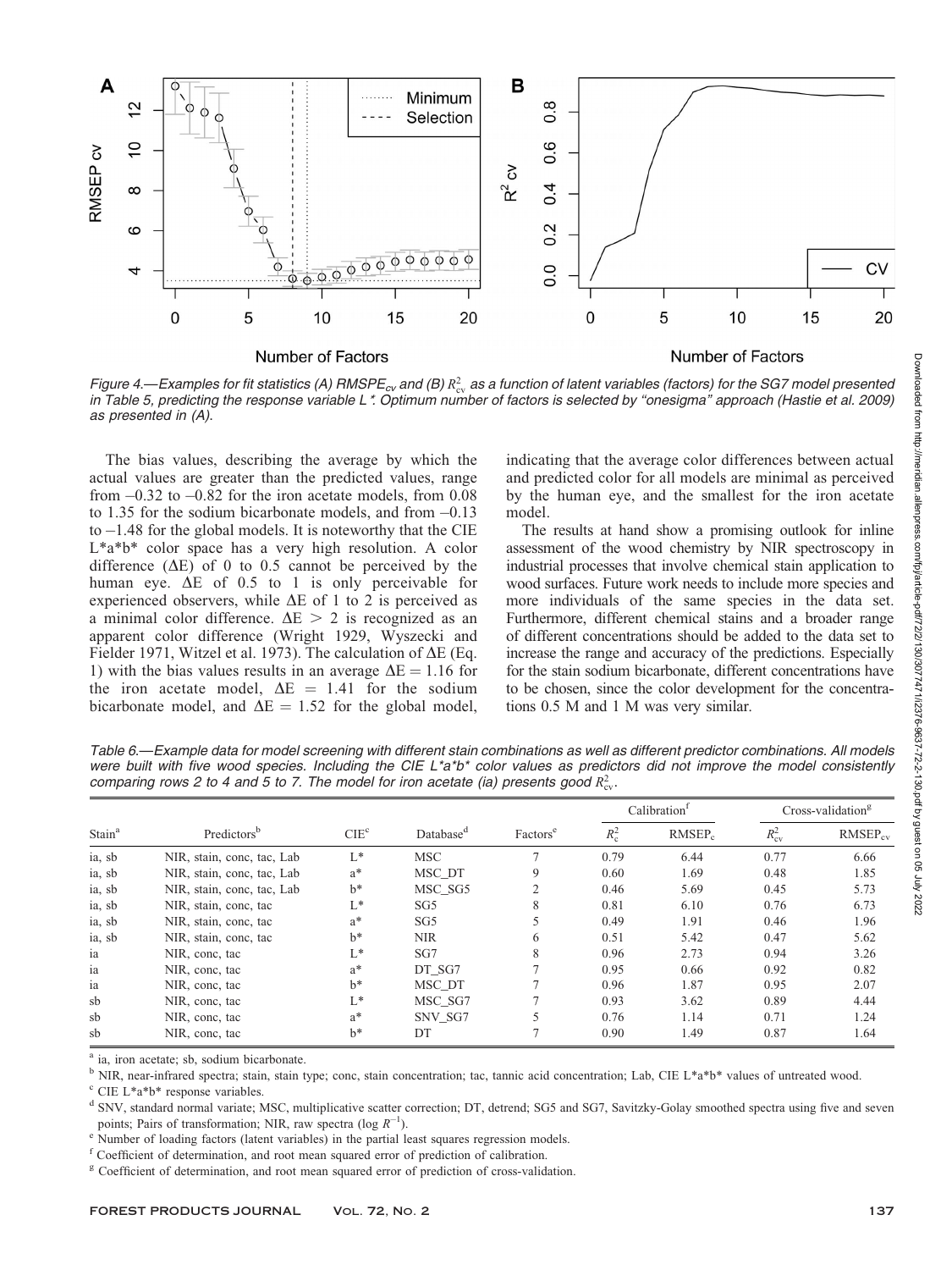Table 7.—Validation results for selected models including calculation of RPD, bias, intercept ( $\beta_0$ ) and slope ( $\beta_1$ ) as 95 percent confidence intervals.

|                    |                         |                  |                       |                      |               | Calibration <sup>1</sup> |                | Cross-validation <sup>g</sup> |                  |                   |               |               |               |              |  |  |  |  |  | Slope $(\beta_1)^k$<br>Intercept $(\beta_0)^j$ |  |  |
|--------------------|-------------------------|------------------|-----------------------|----------------------|---------------|--------------------------|----------------|-------------------------------|------------------|-------------------|---------------|---------------|---------------|--------------|--|--|--|--|--|------------------------------------------------|--|--|
| Stain <sup>a</sup> | Predictors <sup>b</sup> | CIE <sup>c</sup> | Database <sup>d</sup> | Factors <sup>e</sup> | $R^2_{\circ}$ | RMSEP <sub>c</sub>       | $R_{\rm cv}^2$ | $RMSEP_{cv}$                  | RPD <sup>h</sup> | Bias <sup>1</sup> | $\beta_0$ _LL | $\beta_0$ _UL | $\beta_1$ _LL | $\beta_1$ UL |  |  |  |  |  |                                                |  |  |
| ia, sb             | NIR, stain, conc, tac   | L*               | SG <sub>5</sub>       |                      | 0.80          | 6.25                     | 0.73           | 7.23                          | .85              | $-0.13$           | $-5.21$       | 5.21          | 0.92          | 1.08         |  |  |  |  |  |                                                |  |  |
| ia, sb             | NIR, stain, conc, tac   | $a^*$            | SG <sub>5</sub>       |                      | 0.46          | 2.01                     | 0.40           | 2.11                          | .47              | $-0.33$           | $-1.10$       | 1.10          | 0.82          | 1.18         |  |  |  |  |  |                                                |  |  |
| ia, sb             | NIR, stain, conc, tac   | $h^*$            | <b>NIR</b>            |                      | 0.40          | 5.74                     | 0.35           | 5.99                          | 1.19             | $-1.48$           | $-4.61$       | 4.61          | 0.80          | 1.20         |  |  |  |  |  |                                                |  |  |
| ia                 | NIR, conc, tac          | L*               | SG7                   | 8                    | 0.96          | 2.65                     | 0.93           | 3.50                          | 3.33             | $-0.77$           | $-2.98$       | 2.98          | 0.95          | 1.05         |  |  |  |  |  |                                                |  |  |
| ia                 | NIR, conc, tac          | $a^*$            | DT SG7                |                      | 0.92          | 0.88                     | 0.91           | 0.92                          | 2.35             | $-0.32$           | $-0.47$       | 0.47          | 0.93          | 1.08         |  |  |  |  |  |                                                |  |  |
| ia                 | NIR, conc, tac          | $b^*$            | MSC DT                |                      | 0.94          | 2.33                     | 0.93           | 2.49                          | 3.75             | $-0.82$           | $-1.27$       | 1.27          | 0.94          | 1.06         |  |  |  |  |  |                                                |  |  |
| sb                 | NIR, conc. tac          | L*               | MSC SG7               | 6                    | 0.90          | 4.37                     | 0.85           | 5.15                          | 3.05             | 1.35              | $-5.22$       | 5.22          | 0.91          | 1.09         |  |  |  |  |  |                                                |  |  |
| sb                 | NIR, conc, tac          | $a^*$            | SNV SG7               |                      | 0.79          | 1.07                     | 0.75           | 1.18                          | 1.60             | 0.08              | $-0.79$       | 0.79          | 0.87          | 1.13         |  |  |  |  |  |                                                |  |  |
| sb                 | NIR, conc, tac          | b*               | DT                    |                      | 0.89          | 1.44                     | 0.84           | 1.71                          | 3.04             | $-0.41$           | $-2.15$       | 2.15          | 0.91          | 1.09         |  |  |  |  |  |                                                |  |  |

<sup>a</sup> ia, iron acetate; sb, sodium bicarbonate.

<sup>b</sup> NIR, near-infrared spectra; stain, stain type; conc, stain concentration; tac, tannic acid concentration; Lab, CIE L\*a\*b\* values of untreated wood.

<sup>c</sup> CIE L\*a\*b\* response variables.

<sup>d</sup> SNV, standard normal variate; MSC, multiplicative scatter correction; DT, detrend; SG5 and SG7, Savitzky-Golay smoothed spectra using five and seven points; Pairs of transformation; NIR, raw spectra (log  $R^{-1}$ ).

<sup>e</sup> Number of loading factors (latent variables) in the partial least squares regression models.

<sup>f</sup> Coefficient of determination, and root mean squared error of prediction of calibration.

<sup>g</sup> Coefficient of determination, and root mean squared error of prediction of cross-validation.

h Ratio of performance to deviation.

<sup>i</sup> Average difference between predicted and actual values.

 $j$ , k 95 percent confidence intervals with lower limit (LL) and upper limit (UL).



Figure 5.—Scatterplots of predicted vs. actual CIE L \*a \*b \* color values for calibration models built with training dataset including cross-validation with  $R_{\text{cv}}^2$  and RMSEP<sub>cv</sub> (upper graphs) and prediction of CIE L \*a \*b \* color values for test data set with RPD and bias for performance evaluation (lower graphs). The models were built for five wood species stained with iron acetate.

## **Conclusions**

CIE L\*a\*b\* color values after applying chemical stains in three different concentrations to five wood species could be predicted successfully by PLSR models based on NIR spectra of the untreated wood specimen and categorical predictors describing the chemical stains. The best predictive performance was found in models for the stain iron acetate with the highest  $R_{\text{cv}}^2$  and RPD as well as lowest RMSEP<sub>cv</sub>, and bias. Models for sodium bicarbonate were acceptable but will need improvement through future work. Global models, including iron acetate and sodium bicarbonate, did not perform satisfactorily. The similarity in